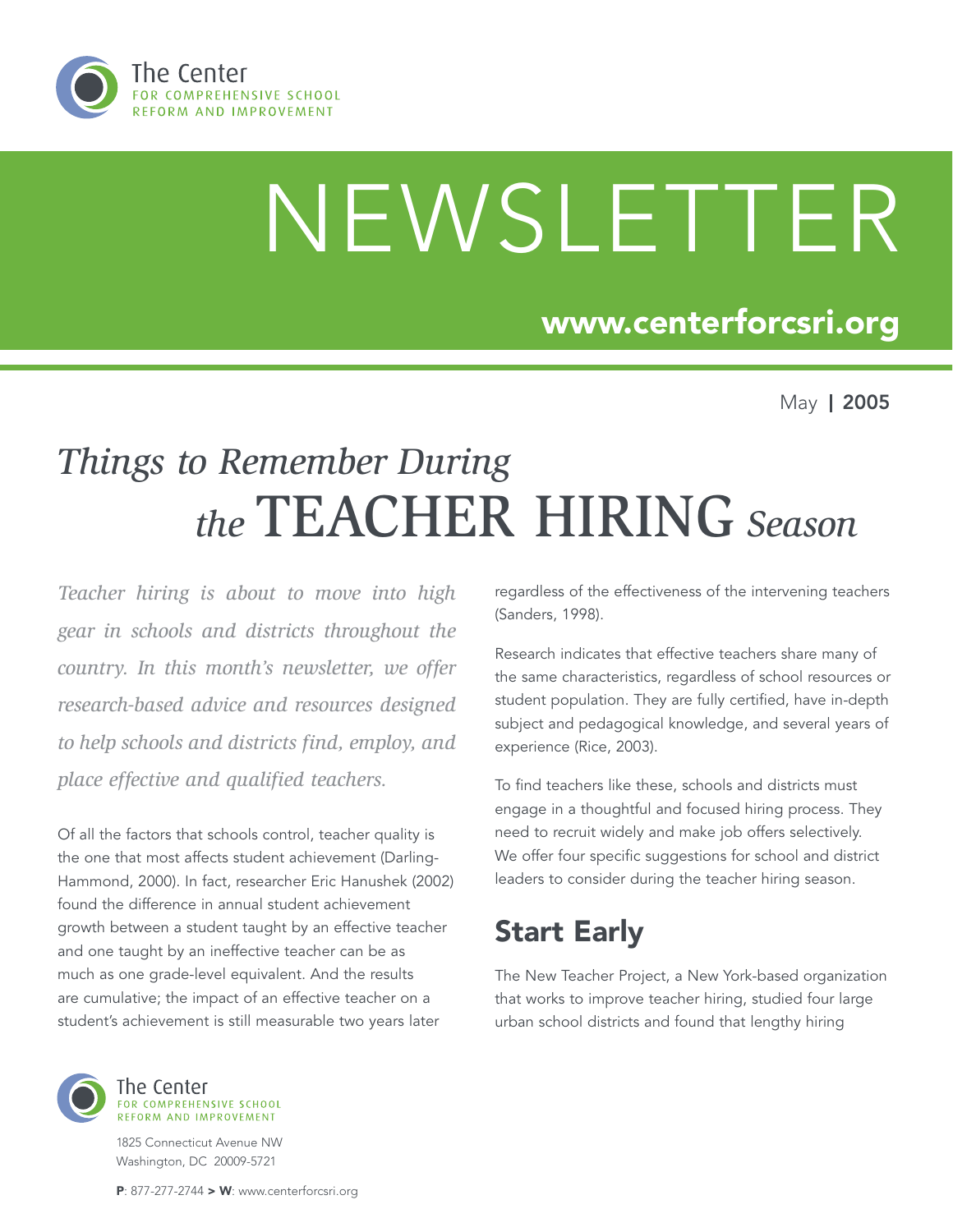processes drove away many candidates (Levin & Quinn, 2003). The four districts received five to seven times more applications than needed to fill open positions, but the authors say as many as 60 percent of the candidates withdrew when the hiring process dragged on into late summer. Levin and Quinn also claim the teachers who pulled their applications were significantly more qualified; they had higher grade point averages and were more than 40 percent more likely than those who were finally hired to have a degree in their teaching field.

"Districts need to hire early and effectively to capture the talent that is out there," says Jessica Levin, chief knowledge officer of The New Teacher Project. The organization recommends that schools and districts finish all hiring by May 1, and certainly no later than June 1. To reach that goal, the group advises school districts to begin taking the following steps:

- Ensure that all teachers give early notification of resignations.
- Reform collective bargaining transfer requirements so that transfers and hiring can be done more quickly.
- Create earlier and more predictable budgets.
- Revamp human resources departments to establish greater efficiency.

Levin and Quinn identify some school districts that have had a measure of success instituting reforms like these. In 2001, the Rochester City School District in upstate New York was able to place all new teachers by June by offering significant financial incentives to potential retirees if they announced their decisions by March 1. Rochester also gave hiring committees greater responsibility in selecting teacher transfers. In Clark County, Nevada, principals can now interview new teacher candidates after April and consider them along with teachers requesting transfers.

Other reforms provide local control and more efficiency. The Memphis City School District in Tennessee is planning to institute a Web-based system that will allow principals to view the qualifications of applicants and choose those they will interview. "We're always behind the eight ball because the system we have is highly inefficient," the Memphis district's human resources director said of the old paper-based application system (Kumar, 2004). "… You know it doesn't sound very interesting when you talk about revamping human resources. People want to talk about curriculum and students, but what we do has a direct effect on the classroom."

#### Know Yourself

To create and sustain improvement and establish a strong academic culture, schools and districts need to know who they are, where they are heading, and what sort of teacher will help get them there. High-achieving schools don't just look for a "good" third-grade teacher. They know the knowledge, skills, experiences, and beliefs they are looking for in teachers, and they develop ways of uncovering those qualities through the screening and interview process. Should the applicant be familiar with a specific reform model? Is it necessary that he or she has experience with team teaching or planning? Does the school want a candidate to demonstrate a strong commitment to reaching all students? The more specific a district and school can be about the vision of the teacher they are looking for, the more likely they are to realize it.

Collinswood Language Academy, a public magnet school in North Carolina's Charlotte-Mecklenburg School District, requires all applicants for English as a second language teacher positions to fill out a detailed, locally developed teacher practice survey. Questions include "Tell us how you assess children and how you use information to drive instruction" and "What would you use as a basis for designing an effective schedule of services for ELL students at Collinswood?" Some schools find that including teachers on the interview panel and using a rubric they develop together to assess applicants helps provide this focus.

Some organizations have developed programs to help educators identify effective teachers who are a good match for their school or district. The Gallup Organization's TeacherInsight—used in dozens of school districts including Milwaukee, Los Angeles, and Austin, Texas—screens teacher applicants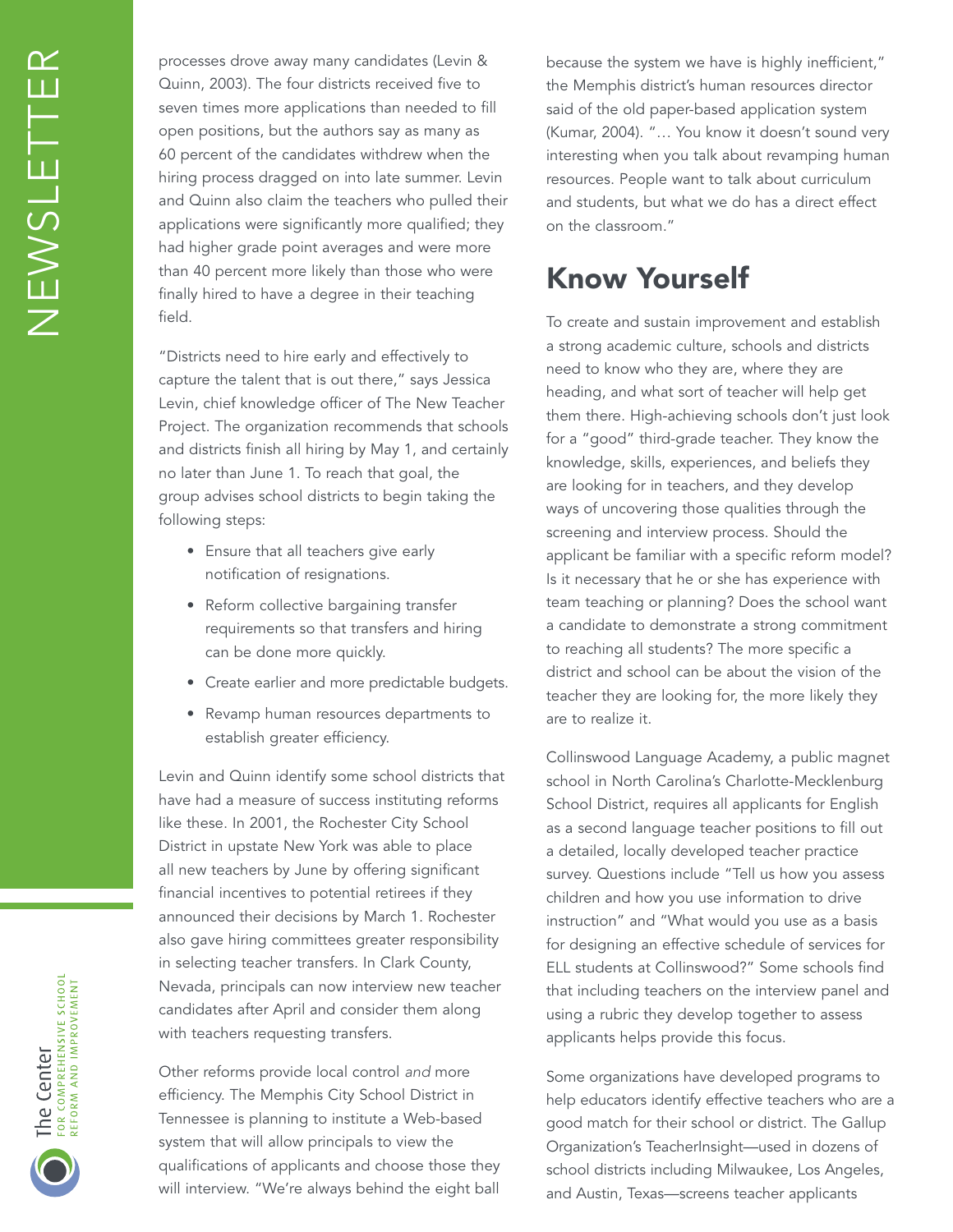with a battery of research-based questions that help gauge interest and aptitude. Principals in urban schools are provided with extra questions and scoring rubrics more tailored to their setting, such as "Why do you want to work in this school?" and "What students do you work with most effectively?" Says Jo Ann Miller, a seminar leader with Gallup, "There is no difference between good urban or suburban teachers except for one gift, and that is their mission. [Successful urban teachers] are driven not only to help kids grow; they have a preference for kids with challenges."

#### Recruit, Recruit, Recruit

To succeed in finding and hiring effective teachers who are a good fit, schools should recruit aggressively throughout the school year. Advertising, employment fairs, and job banks have all shown to be effective tools in attracting teacher applicants.

Recruiting New Teachers, a Boston-based nonprofit organization, advises that district and school

#### *Resources*

The New Teacher Project (http://www.tntp.org/) helps states, districts, and schools recruit and retain better teachers.

For more information on the TeacherInsight assessments, visit The Gallup Organization Web site (http://education.gallup.com/).

Recruiting New Teachers (http://www. recruitingteachers.org) provides information and advice on hiring strategies. The organization also runs the National Teacher Recruitment Clearinghouse, which is funded by the U.S. Department of Education to provide information and resources for prospective teachers.

The National Center for Educational Accountability's self-audit allows educators to compare their staff selection and development practices with schools that have been successful with students from all backgrounds (http://www.just4kids.org/bestpractice/practice\_ definition.cfm?sub=National&study=Broad& detailid=194).

marketing efforts focus on teacher interests. The group calls them the "4Cs": compensation, community (culture and core values), colleagues, and curriculum. Schools should be sure to promote their strengths within these areas. One way to do this is to profile a teacher in the school recruitment brochure and explain why that teacher chose and stayed at the school.

Some schools and districts have found success by "growing their own" teachers to better ensure a good match between candidate and vacancy. The Broward County School District in Florida, for example, recently began the Urban Teacher Academy Program. Graduates from the area's high schools receive a scholarship to study education at a local college and are guaranteed a job in the school district after they become certified. The program was started in part because out-of-state teacher recruits would often leave after a year because they felt unprepared to teach the area's many disadvantaged students (Cech, 2005).

#### Allocate Staff to Narrow Achievement Gaps

Although we know the significant impact that a classroom teacher has on student performance, tradition in many schools and districts still dictates that the most experienced teachers are assigned the highest performing students. There are many reasons for this practice, including everything from aggressive parents to union contracts, but it has led to an unfortunate consequence: Low-income and minority students are far more likely to have inexperienced teachers, and thus learn significantly less, than their wealthier, white counterparts. One recent study in North Carolina (Clotfelter, Ladd, & Vigdor, 2003) found that nearly one quarter of the state's black-white achievement gap can be attributed to teacher assignment patterns within schools.

"If teachers have expertise in a certain area, then they should be placed with the lowest performing students," says Darlene Yañez, a research director with the Charles A. Dana Center at The University of Texas at Austin who has studied schools that have narrowed achievement gaps. "In high-